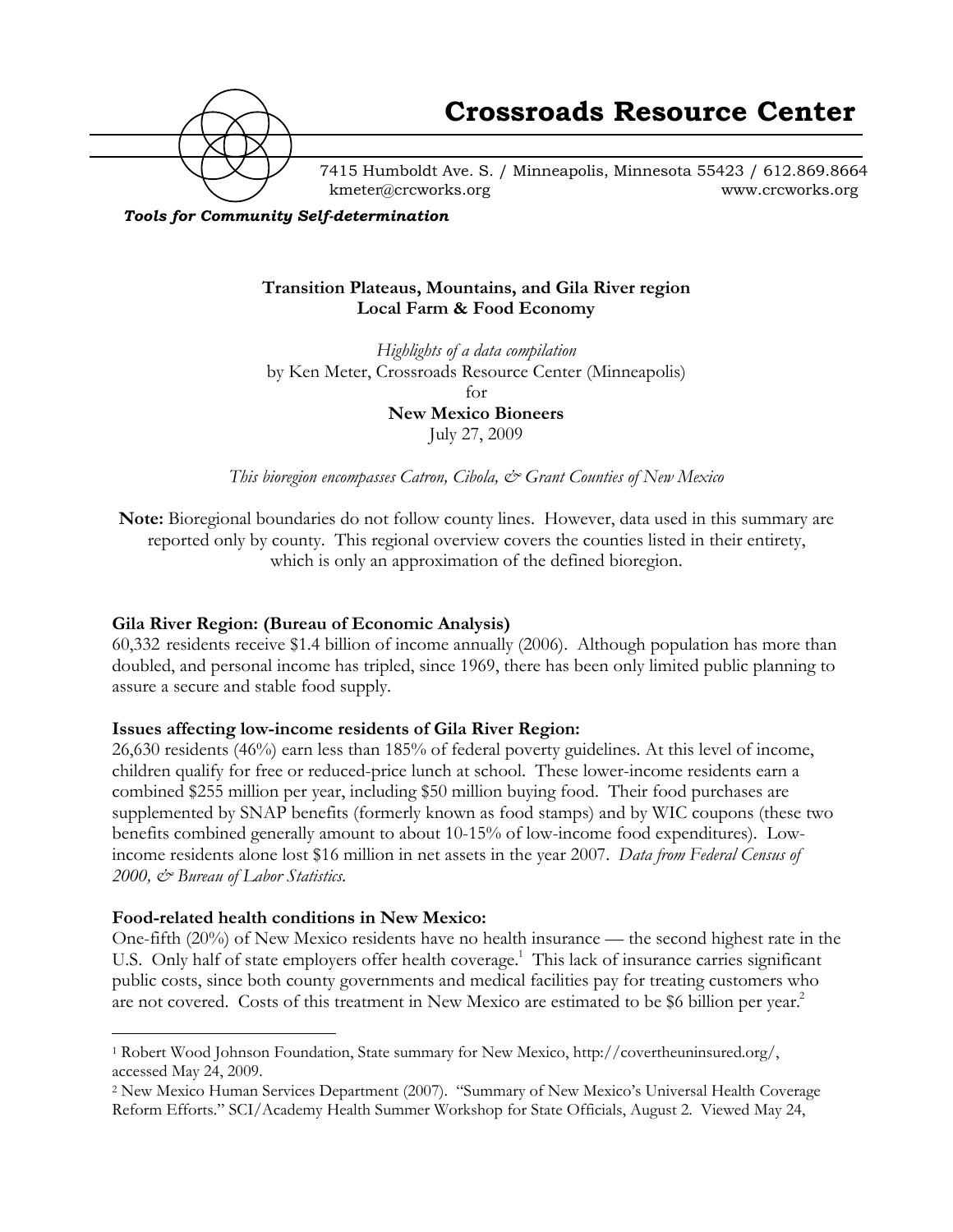Food has become a leading cause of death in the U.S, rivaling tobacco. A high-calorie diet, combined with a lack of exercise, accounts for one-fifth of the annual deaths in the U.S.<sup>3</sup> Six of the fifteen leading causes of death are related to poor diet and low physical activity.<sup>4</sup>

60% of New Mexico residents are overweight or obese, with one-third (34%) overweight and more than one-quarter (26%) obese. Nearly four of every five state residents (78%) eat fewer fruits and vegetables that nutritionists recommend (five servings per day), and 22% report they have no physical activity. 7.8% of state residents have been diagnosed with diabetes. *Source: Centers for Disease Control.*

# **The region's ranches and farms (U.S. Census of Agriculture, 2007)**

*Agriculture Census data for 2007 were released February 4, 2009. Note that the Census of Agriculture uses the term "farm" to include both ranches and farms.*

*Land:*

 $\overline{a}$ 

903 ranches and farms. This is up 43% from 2002, when 633 operations were tallied. One of the main differences appears to be better reporting of limited-resource farms by the Census, especially Hispanic and Native owned. This amounts to 4% of New Mexico ranches and farms. 275 (30%) farms are less than 50 acres. 298 (33%) of farms are 1,000 acres or more. The most prevalent farm size is 50-179 acres, with a total of 157 farms (17% of farms). Average farm size is 4,623 acres, 224% of New Mexico's average. The region has 4 million acres of land in ranches and farms. This amounts to 10% of the state's farmland. The region has 30,889 acres of harvested cropland. 279 (31%) farms have a total of 8,787 acres of irrigated land. 29 of these farms receive irrigation water from the Bureau of Reclamation (1% of New Mexico's total). Average value of land and buildings per farm is \$1,031,343. This is 148% of the state average of \$696,081.

*Sales (Note that there may be discrepancies between Ag Census data and Bureau of Economic Analysis data, below):* \$18.8 million of crops and livestock sold (2007), 1% of state agricultural commodity sales. This is a 6% decrease in sales from the 2002 level of \$20 million. Total farm production expenses were \$26.2 million, for an increase of \$5 million (27%) in production costs from 2002 to 2007.

States." *JAMA* 291(10):1238-45 [with published corrections in *JAMA* (2005), 293(3), 293-294.]

```
4 Heron M., D.L. Hoyert, J. Xu, C. Scott, & B. Tejada (2008). Deaths: preliminary data for 2006. National Vital
Statistics Report 56:16. http://www.cdc.gov/
```
nchs/data/nvsr/nvsr56/nvsr56\_16.pdf.

<sup>2009,</sup> at www.statecoverage.org/files/2007\_SCI\_Summer\_Meeting\_Esquibel.ppt .

<sup>3</sup> McGinnis, J.M. & W.H. Foege (1993). "Actual causes of death in the United States." *JAMA* 270(18):2207- 12; and Mokdad, A.H, J.S. Marks, D.F. Stroup, & J.l. Gerberding (2000). "Actual causes of death in theUnited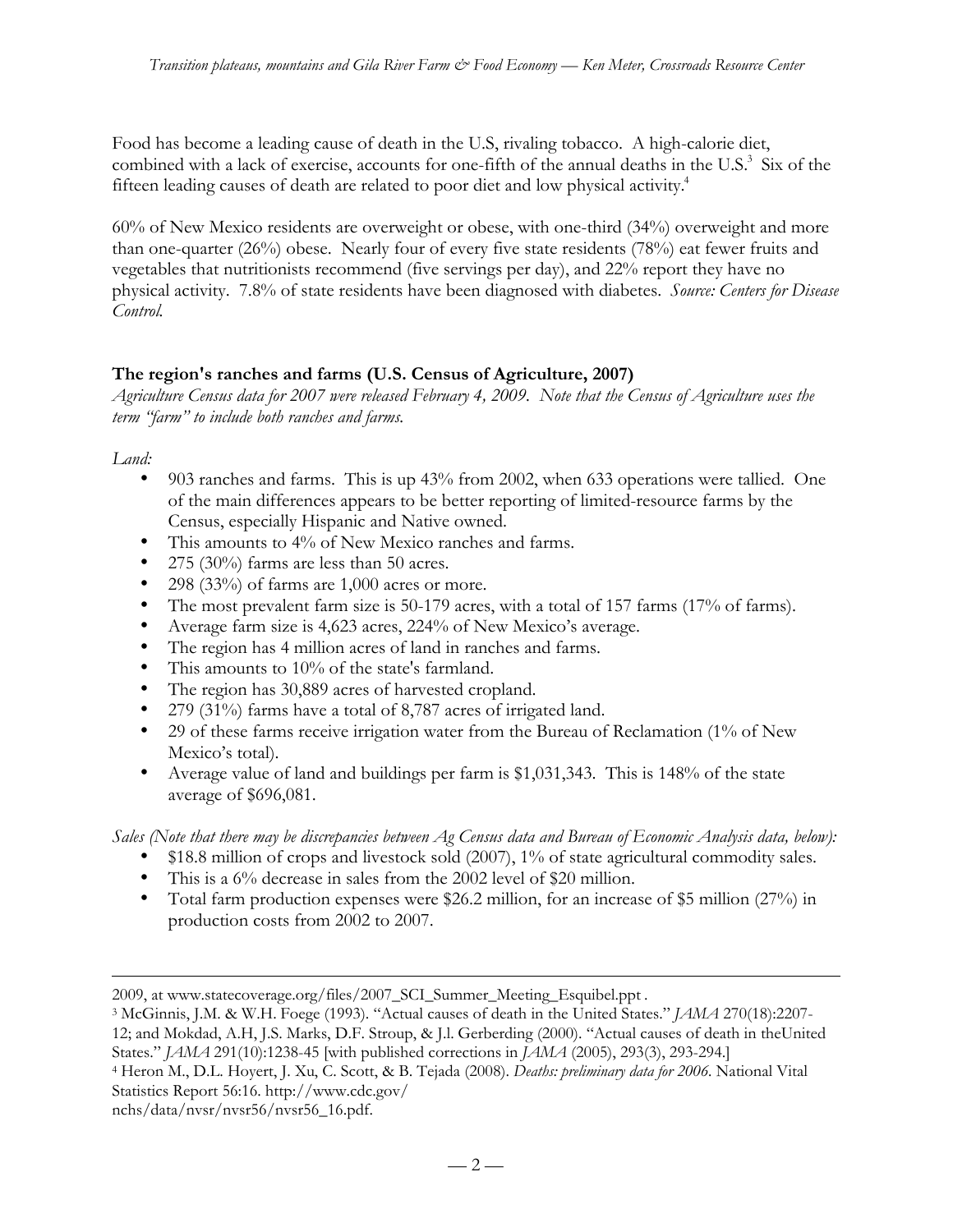The largest farm production expenses were feed costs, totaling \$4.6 million, and livestock costs, at \$4.2 million. Depreciation ranked third, at \$3.8 million. Costs for purchasing gasoline, fuels and oils totaled \$3.0 million. Hired labor costs totaled \$2.8 million. Supplies, repair, and maintenance cost \$2.6 million.

\$389,000 of crops were sold (2% of sales), \$66,000 (15%) less than in 2002. *Note that sales data for Cibola County were suppressed by USDA to protect confidentiality, so these figures are not included in this total.*

\$18.5 million of livestock and products were sold (98% of sales). *Note that sales data for Cibola County were suppressed by USDA to protect confidentiality, so these figures are not included in this total.* 645 (71%) of the region's farms sold less than \$10,000 of products in 2007. Their aggregate sales of \$990,000 amounted to 5% of the region's farm product sales.

58 farms (6%) sold more than \$100,000 of products, an aggregate total of \$14.3 million, 72% of region farm product sales.

54 farms received \$461,000 of federal subsidies in 2007. *[Note that Agriculture Census data differ from Bureau of Economic Analysis data; see below.]*

70% (632) of the region's farms reported net losses in 2007, even after subsidies are taken into account. This is greater than the New Mexico average of 65% (13,526 of 20,930).

**Principal Products sold in 2007** *(\*Sales data for many of these products is suppressed by USDA to protect confidentiality):*

|        | \$ millions             |  |
|--------|-------------------------|--|
| Cattle | suppressed <sup>*</sup> |  |
| Forage | suppressed <sup>*</sup> |  |

#### *Grains, Dry Edible Beans, Oil Crops, and others:*

3 of the region's farms sold corn in 2007, producing at least 40 bushels of corn produced on over 5 acres. *Note: Due to suppression of data for corn producers in Cibola County by USDA to protect confidentiality, regional totals for acreage, production, and sales are not complete.* 2 farms produced dry edible beans.

#### *Cattle & Dairy:*

578 ranches and farms hold an inventory of 68,327 cattle and calves.

40,712 cattle were sold from 458 ranches and farms in 2007. *Note that cattle sales from Catron County were suppressed by USDA to protect confidentiality, and are not included in this total.* Six farms held six dairy cows.

67 farms produced 6,314 dry tons of forage crops (hay, etc.) on 2,679 acres of cropland.

#### *Other livestock*  $\mathcal{Q}$  *animal products:*

34 farms sold 144 hogs and pigs.

31 farms held an inventory of 102 hogs and pigs.

101 farms sold \$268,000 of horses.

49 farms raise laying hens, holding an inventory of 820.

33 farms sold poultry and products in 2007.

76 farms held an inventory of 4,941 sheep, lambs, and goats. *Note that sheep and lamb sales for Catron County were suppressed by USDA to protect confidentiality.* The number of farms (26 in 2002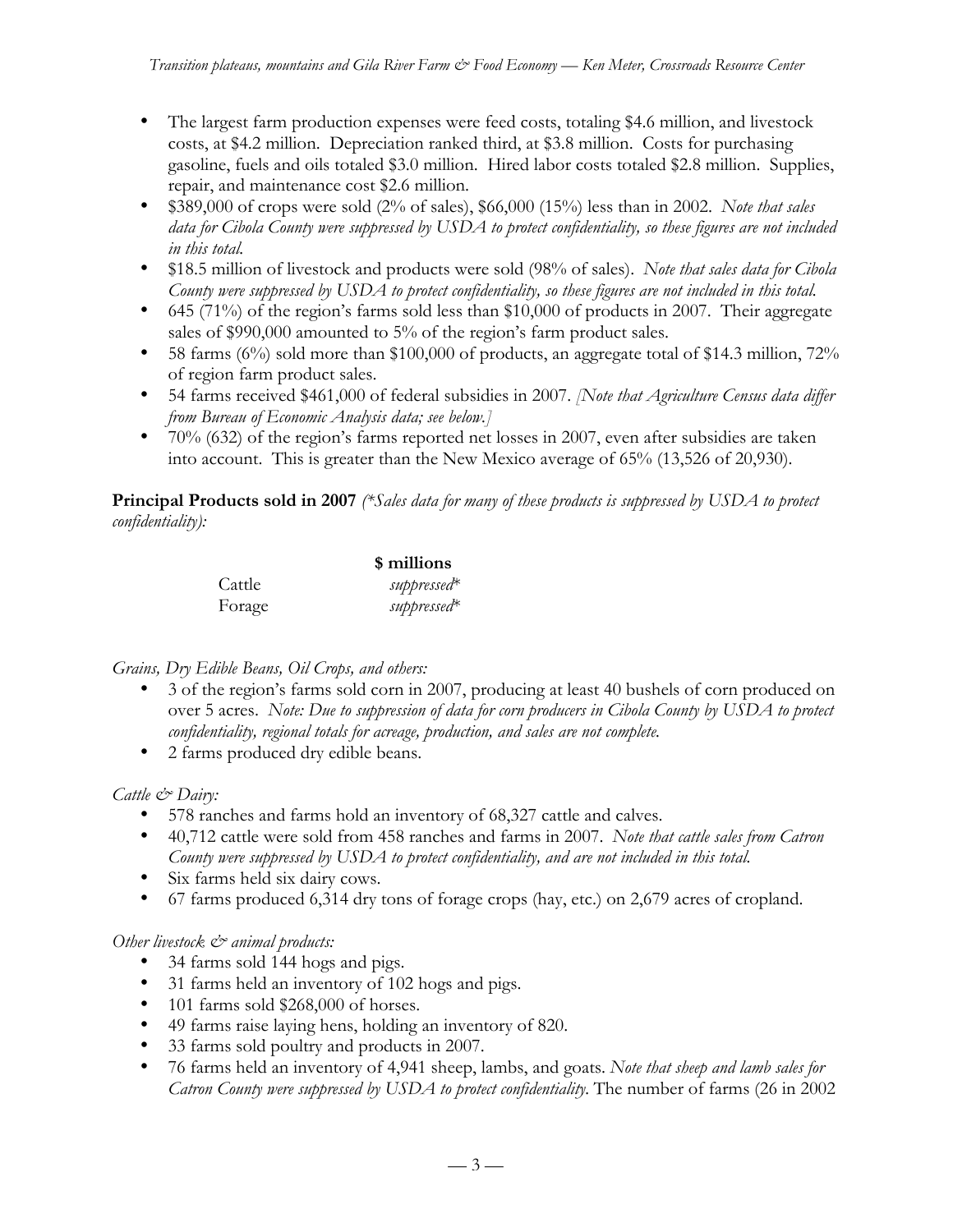to 170 in 2007) selling these small livestock rose 169%, with the largest gains in Cibola County, where the number of sheep farms increased from 15 to 53.

*Nursery, Landscape and Ornamental Crops & Cotton:*

Four farms raised nursery and ornamental crops.

*Vegetables & Melons (some farmers state that Ag Census data does not fully represent vegetable production):* 54 farms sold over \$246,000 of vegetables and potatoes in 2007, mostly from Cibola County. There were only 7 vegetable farms reported in 2002. 2 farms raised potatoes.

#### **Detailed lists of vegetables harvested in 2007, as recorded by the Agriculture Census:**

*Notes: (some farmers state that Ag Census data does not fully represent vegetable production). (D) means data suppressed by USDA to protect confidentiality; (Z) means less than half of an acre.*

#### **Catron County**

|          |       | <b>Harvested</b> |
|----------|-------|------------------|
|          | Farms | acres            |
| Garlic   |       |                  |
| Potatoes | -     | -                |

#### **Cibola County**

| Farms    | <b>Harvested</b><br>acres |
|----------|---------------------------|
| 5        | 6                         |
| 1        |                           |
| 3        | 2                         |
| 5        | 18                        |
| 9        | 15                        |
| $\Omega$ | 12                        |
| 9        | 12                        |
| 43       | 138                       |
| 2        |                           |
| 1        |                           |
| 10       | 12.                       |
|          |                           |

#### **Grant County**

|                     | Farms | <b>Harvested</b><br>acres |
|---------------------|-------|---------------------------|
| Beans, Snap         | 5     |                           |
| Cantaloupes         | 3     |                           |
| Carrots             | 2     |                           |
| Cucumbers & Pickles | 9     |                           |
| Eggplant            | 2     |                           |
| Garlic              |       |                           |
| Lettuce, all        |       |                           |

 $-4-$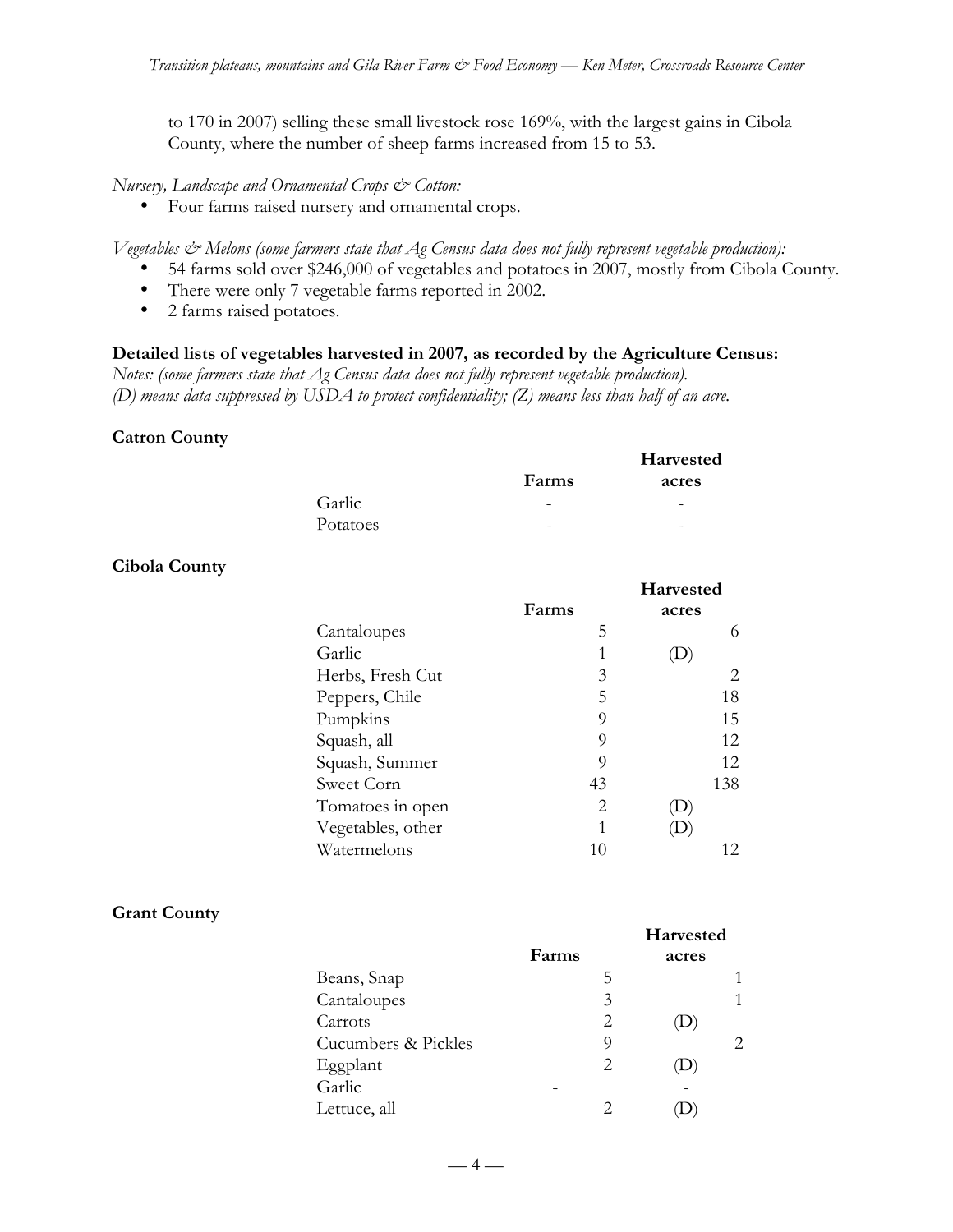| Lettuce, Leaf     | 2 |                            |   |
|-------------------|---|----------------------------|---|
| Okra              | 3 | $\left(  \right)$          |   |
| Onions, Dry       | 3 |                            | 1 |
| Peas, Green       |   |                            |   |
| Peas, Southern    | 2 |                            |   |
| Peppers, Bell     | 3 |                            | 2 |
| Peppers, Chile    | 2 | $\left( \mathrm{D}\right)$ |   |
| Potatoes          | 2 |                            |   |
| Pumpkins          |   |                            |   |
| Squash, all       |   |                            |   |
| Squash, Summer    | 1 |                            |   |
| Sweet Corn        | 5 |                            |   |
| Tomatoes in open  | 8 |                            | 2 |
| Vegetables, other | 1 |                            |   |
| Watermelons       | 3 |                            |   |

*Fruits (some farmers state that Ag Census data does not fully represent fruit production):* The region had 46 fruit and nut farms with 109 acres of orchard.

# **Detailed list of fruit acreage in 2007, as recorded by the Agriculture Census:**

*Notes: (some farmers state that Ag Census data does not fully represent vegetable production); (D) means data suppressed by USDA to protect confidentiality; (Z) means less than half of an acre.*

| <b>Catron County</b> |  |
|----------------------|--|
|                      |  |

|                 | Farms | Acres |  |
|-----------------|-------|-------|--|
| Almonds         |       |       |  |
| Apples          | 3     |       |  |
| Apricots        |       | Ω     |  |
| Cherries, Sweet |       | D     |  |
| Peaches, all    |       | D     |  |
| Pecans          |       |       |  |
|                 |       |       |  |

#### **Cibola County**

|              | Farms | Acres |
|--------------|-------|-------|
| Apples       |       |       |
| Apricots     |       | 3     |
| Grapes       | 5     | 5.    |
| Peaches, all | 5     |       |
| Pears, all   | 2     | 3     |

#### **Grant County**

|        | Farms | Acres |
|--------|-------|-------|
| Apples |       | 52    |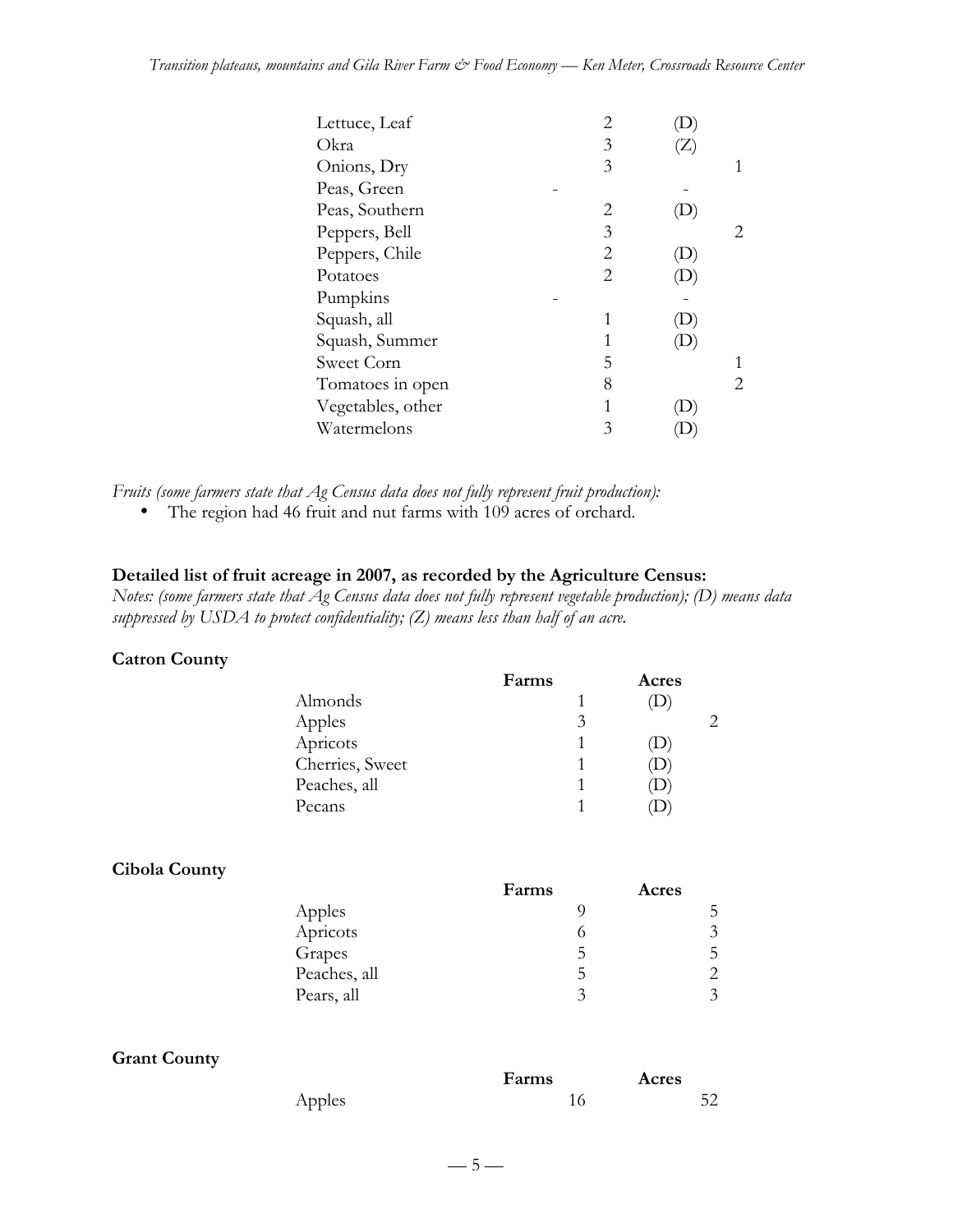| Grapes         |     |    |
|----------------|-----|----|
| Peaches, all   | T J |    |
| Pears, all     |     |    |
| Pecans         |     | 13 |
| Plums & Prunes |     |    |

**Detailed list of berry acreage in 2007, as recorded by the Agriculture Census** *(if a given county in the region is not listed as producing berries, the county is not named below):*

# **Grant County**

|                     | Farms | Acres |
|---------------------|-------|-------|
| <b>Blackberries</b> |       | (1)   |
| Raspberries         |       | (1)   |

#### *Direct & organic sales:*

74 ranches and farms sell over \$308,000 of food directly to consumers. This is a 95% increase in the number of farms selling direct (38 in 2002), and a 61% increase in direct sales, from \$182,000 of sales, in 2002.

Direct sales account for 1.6% of the region's farm sales, four times the national average. The region's farmers make up 5% of the farms selling direct, and account for 4% of New Mexico's direct sales (\$11.2 million of direct sales in New Mexico in 2007, and \$6.6 million in 2002).

The New Mexico Organic Commodity Commission lists 13 certified organic farms in the region, farming 2,507 acres of certified land. Most of this is in Grant County. This totals 8% of New Mexico's certified farms, and 2% of the state's certified land.

According to the Census of Agriculture, 6 of the region's farms sold organic foods (\$62,000 in sales).

This is 2% of New Mexico farms (269) the Census of Agriculture lists as selling organic, and 1% of state sales (\$11.2 million).

Local farm lists show no Community Supported Agriculture (CSA) farms in the region. According to the Census of Agriculture, 5 farms market through Community Supported Agriculture (CSA), 4% of New Mexico's.

55 farms produce added-value products on the farm (6% of New Mexico's).

# *Conservation practices:*

232 farms use rotational management or intensive grazing (7% of New Mexico's).

87 farms use conservation practices (4% of New Mexico's).

75 farms generate some electricity on the farm (13% of New Mexico's).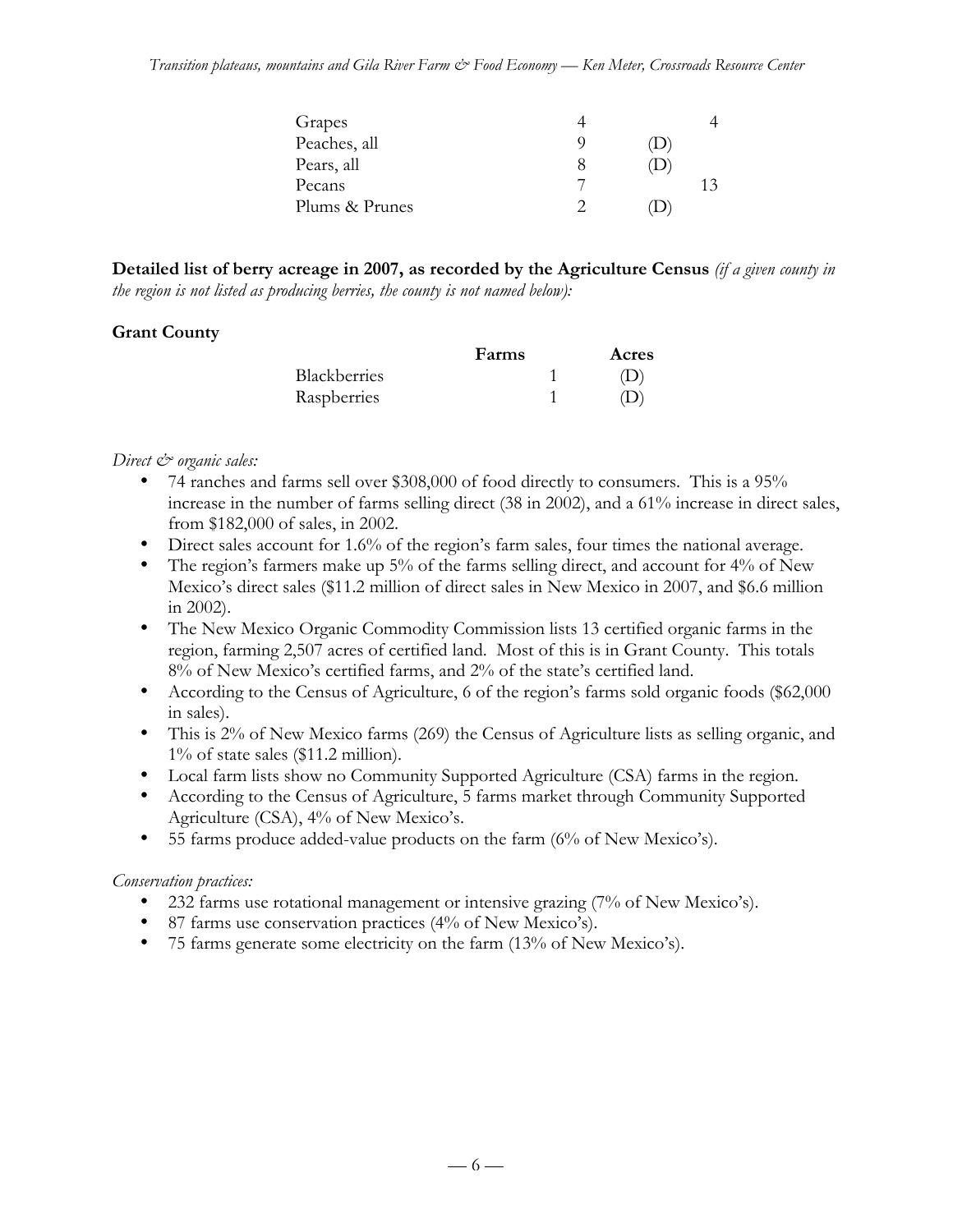#### **State of New Mexico Highlights (Agriculture Census 2007)**

New Mexico has 20,930 farms, 38% more than the 15,170 farms in 2002.

Nevertheless, the number of acres in farms decreased 4%, to 43 million acres in 2007.

8,904 farm operators are Latino.

6,611 farm operators are Native American.

The state has 24,214 White farm operators.

There are 43 Asian-American, 66 African-American, and 26 Pacific Islander farm operators. New Mexico farmers sold \$2.2 billion of crops and livestock in 2007, up 28% from \$1.7 billion in sales five years before.

This includes \$1.6 billion of livestock, and \$553 million in crops.

The Agriculture Census lists production expenses as \$1.9 billion for all state farms.

Government payments to farmers decreased 14%, to \$43 million in 2007 from \$50 million in 2002.

The most prevalent farm size is 1-9 acres, with 6,400 farms.

The next most prevalent size is 10-49 acres, with 4,300 farms.

3,600 farms are more than 1,000 acres.

New Mexico ranks  $9<sup>th</sup>$  in the U.S. for dairy sales, with \$1 billion. This is also the most important farm commodity sold in the state, in terms of sales.

Second most important product in New Mexico is cattle, with \$576 million in sales.

The state's farms held an inventory of 1.5 million cattle, down from 1.7 million in 1997.

The most important single crop raised is forage, with \$139 million sold from 366,000 acres. 302,000 acres are devoted to wheat production.

New Mexico farms sell \$105 million of fruits and nuts, and \$89 million of vegetables.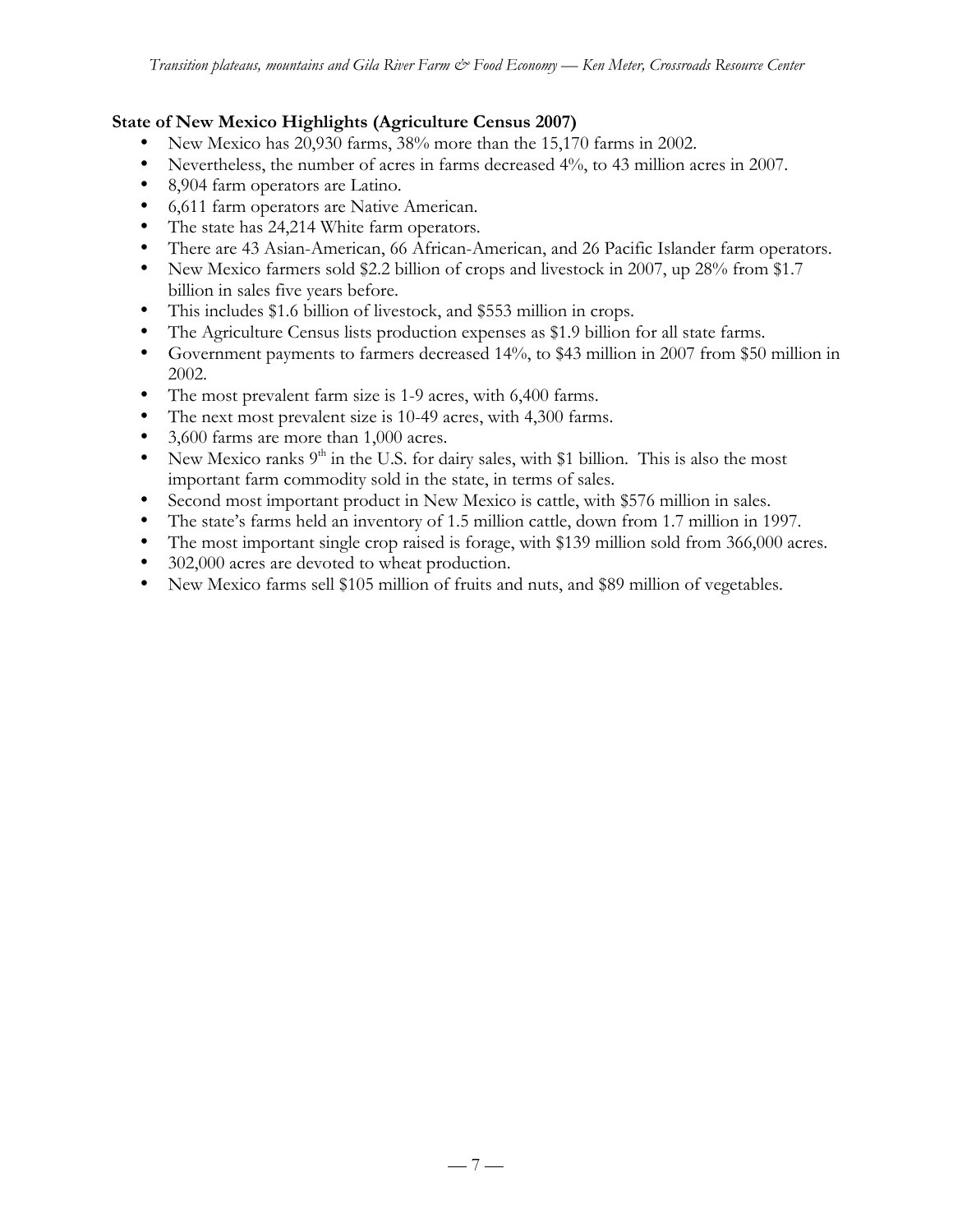# **New Mexico's top 25 farm products in 2007 (Economic Research Service)**

*Note that these ERS data do not always agree with results from the farm census, above. See also chart on next page*

| 1              | Dairy products     | 1,353.8 |
|----------------|--------------------|---------|
| 2              | Cattle and calves  | 951.8   |
| 3              | Hay                | 195.4   |
| $\overline{4}$ | Pecans             | 96.2    |
| 5              | Onions             | 63.4    |
| 6              | Greenhouse/nursery | 62.4    |
| 7              | Wheat              | 38.5    |
| 8              | Cotton             | 35.0    |
| 9              | Peppers, chile     | 32.9    |
| 10             | Corn               | 23.9    |
| 11             | Potatoes           | 14.3    |
| 12             | Sorghum grain      | 9.9     |
| 13             | Peanuts            | 7.0     |
| 14             | Dry beans          | 6.1     |
| 15             | Sheep and lambs    | 5.4     |
| 16             | Wool               | 1.3     |
| 17             | Apples             | 1.0     |
| 18             | Honey              | 0.5     |
| 19             | Hogs               | 0.2     |
| 20             | Mohair             | $0.2\,$ |

*Note: chicken eggs and farm chickens were also listed among New Mexico's top 25 products, but sales figures for these products were not released by ERS.*

Note also that at \$11 million, direct sales from farmers to consumers amount to more than the value of the 12<sup>th</sup> ranking product, sorghum grain.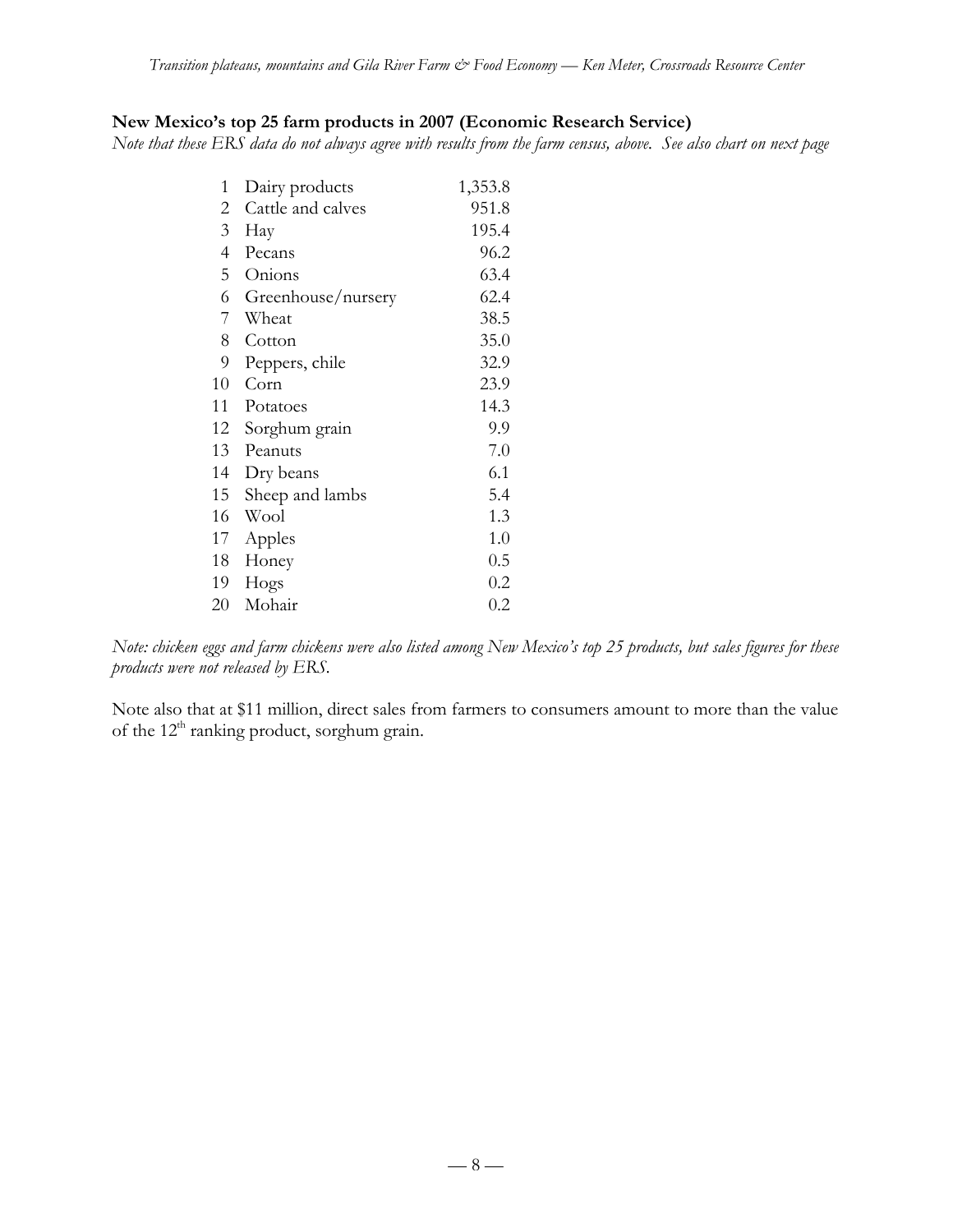**New Mexico's top 25 farm products in 2007 (Economic Research Service)** *See table on previous page*





*Source: USDA Economic Research Service*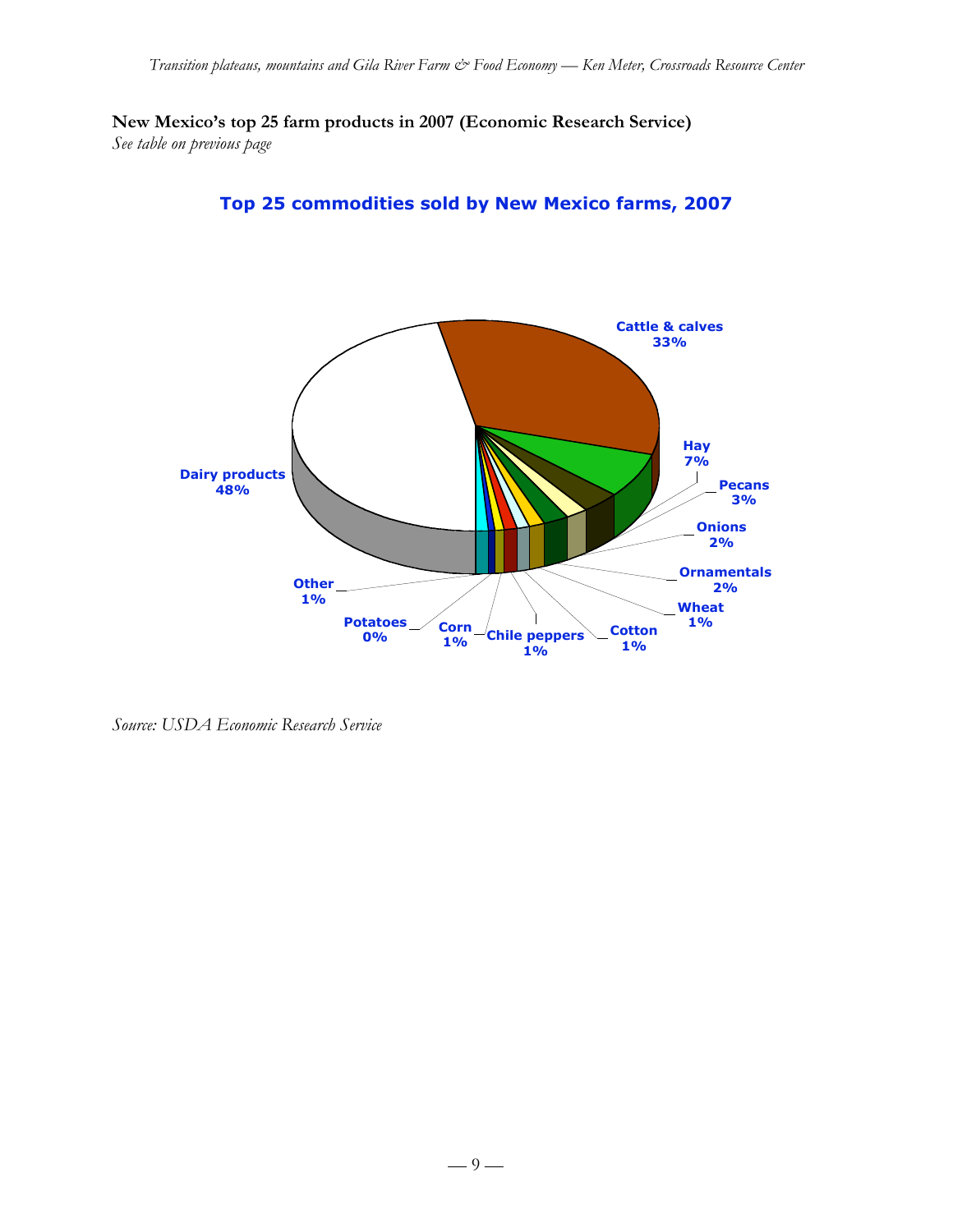**Balance of Cash Receipts and Production Costs (Bureau of Economic Analysis):** *Note: Bureau of Economic Analysis farm income data differ from Agriculture Census data.*



# **Farm Production Balance in Transition plateaus,**

*Source: Bureau of Economic Analysis*

Gila River region farmers sell \$42 million of commodities per year (1981-2007 average), spending \$49 million to raise them, for an average loss of \$7 million each year. The farm sector as a whole has not earned a positive cash flow from raising commodities (though clearly some individual farms have made money) since 1994.

Overall, farm producers have experienced losses of \$186 million since 1981. Moreover, 70% of the region's farms and ranches reported a net loss in 2007 (Agriculture Census), even after subsidies are taken into account.

Gila River region farmers and ranchers earned \$22 million less by selling commodities in 1969 than they earned in 2007 (in 2007 dollars). Sales of livestock and related products have fallen steadily since 1981, certainly staying far below peak sales of \$400 million in 1979. Crop income is also declining, although data are incomplete. The most steadily increasing cost of production is feed costs, which doubled to \$5 million during the years 2001-2007.

Farmers and ranchers earn another \$3 million per year of farm-related income — primarily rental income for land (27-year average for 1981-2007). Federal farm support payments averaged \$7 million per year from 2001-2006.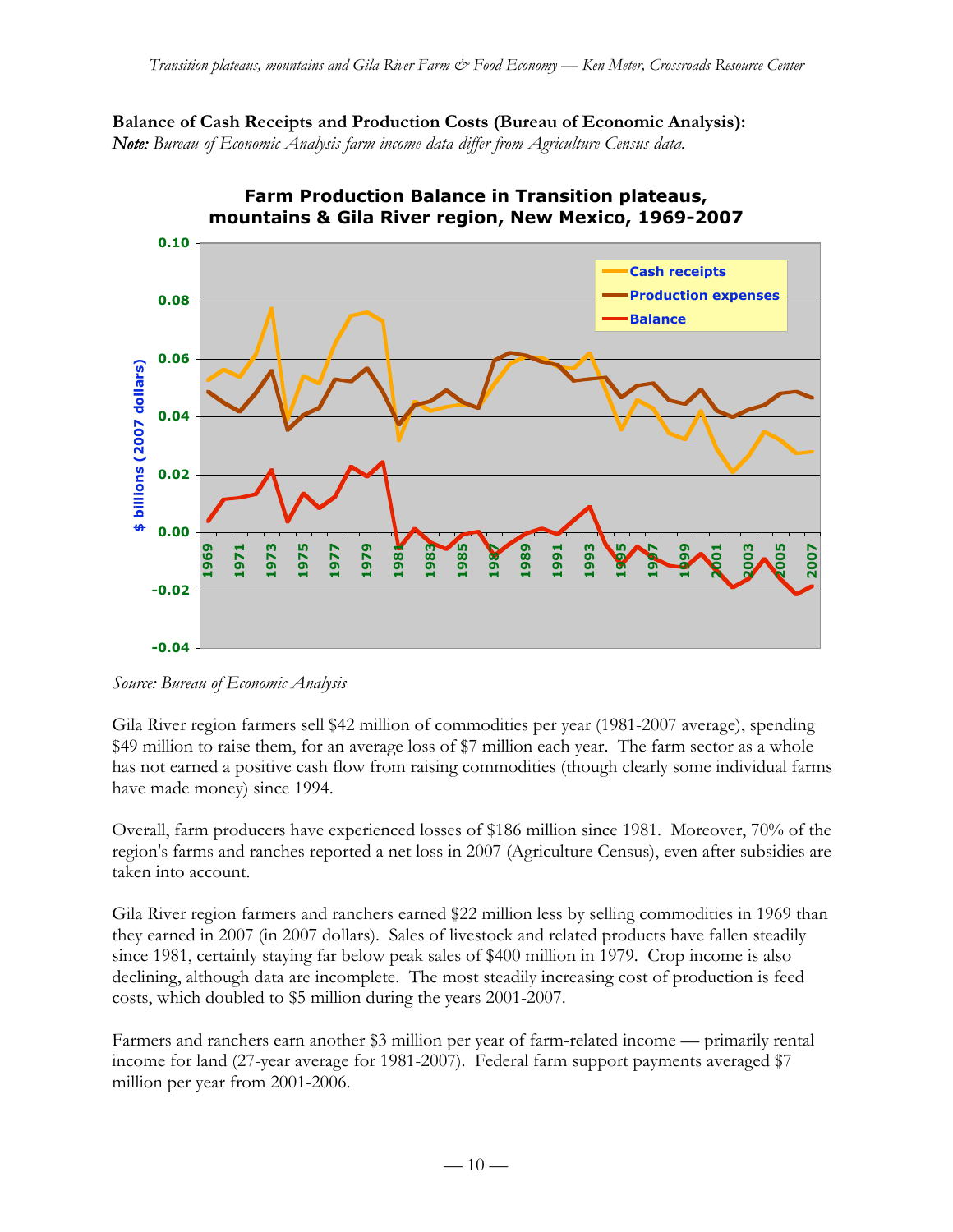

*Source: Bureau of Economic Analysis. Note that in several years, crop sales data are missing, and reported as zero.*

#### **Gila River region consumers (2007):**

Gila River region consumers spend \$150 million buying food each year, including \$85 million for home use. Most of this food is produced outside the region. \$308,000 of food products (1.6% of farm cash receipts, and 0.2% of local consumer needs) are sold by 74 farmers directly to consumers, but not always to Gila River region consumers, since these data include internet sales.

Estimated change in net assets for all region households was a combined loss of \$79 million in 2007 alone (BLS). This places additional pressure on Gila River region residents as they pay for food.

#### **Farm and food economy summary:**

Farmers lose \$7 million each year producing food commodities, spending \$13 million buying inputs from external suppliers, for a total outflow of \$20 million from the region's economy.

Meanwhile, consumers spend more than \$135 million buying food from outside. Thus, total loss to the region is \$155 million of potential wealth *each year*. This loss amounts to more than eight times the value of all commodities raised in the region.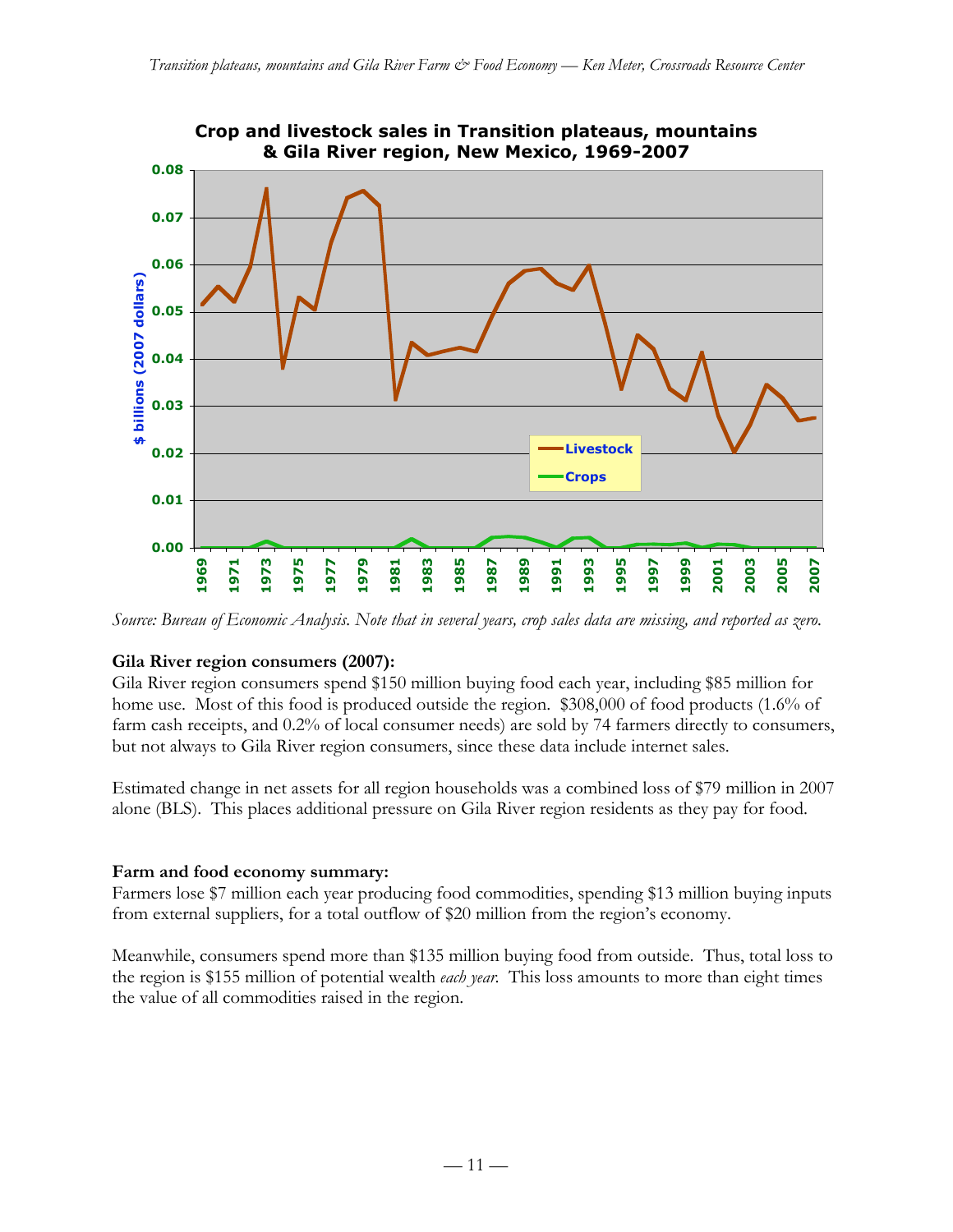### **Gila River region: markets for food eaten at home (2007):**

*Source: Bureau of Labor Statistics*

|                                     | millions |
|-------------------------------------|----------|
| Meats, poultry, fish, and eggs      | 18       |
| Fruits & vegetables                 | 15       |
| Cereals and bakery products         | 11       |
| Dairy products                      | O)       |
| "Other," incl. sweets, fats, & oils | 31       |

If Gila River region consumers purchased only 15% of the food they need for home use directly from region farmers, this would produce \$13 million of new farm income in Gila River region — a substantial share of 2007 farm sales in the region.

# **State of New Mexico: markets for food eaten at home (2007)**

*Source: Bureau of Labor Statistics*

New Mexicans purchase \$5 billion of food per year, \$2.8 billion of this to eat at home. Home purchases break down in the following way:

|                                     | millions |
|-------------------------------------|----------|
| Meats, poultry, fish, and eggs      | \$620    |
| Fruits & vegetables                 | 518      |
| Cereals and bakery products         | 358      |
| Dairy products                      | 315      |
| "Other," incl. sweets, fats, & oils | 1,043    |